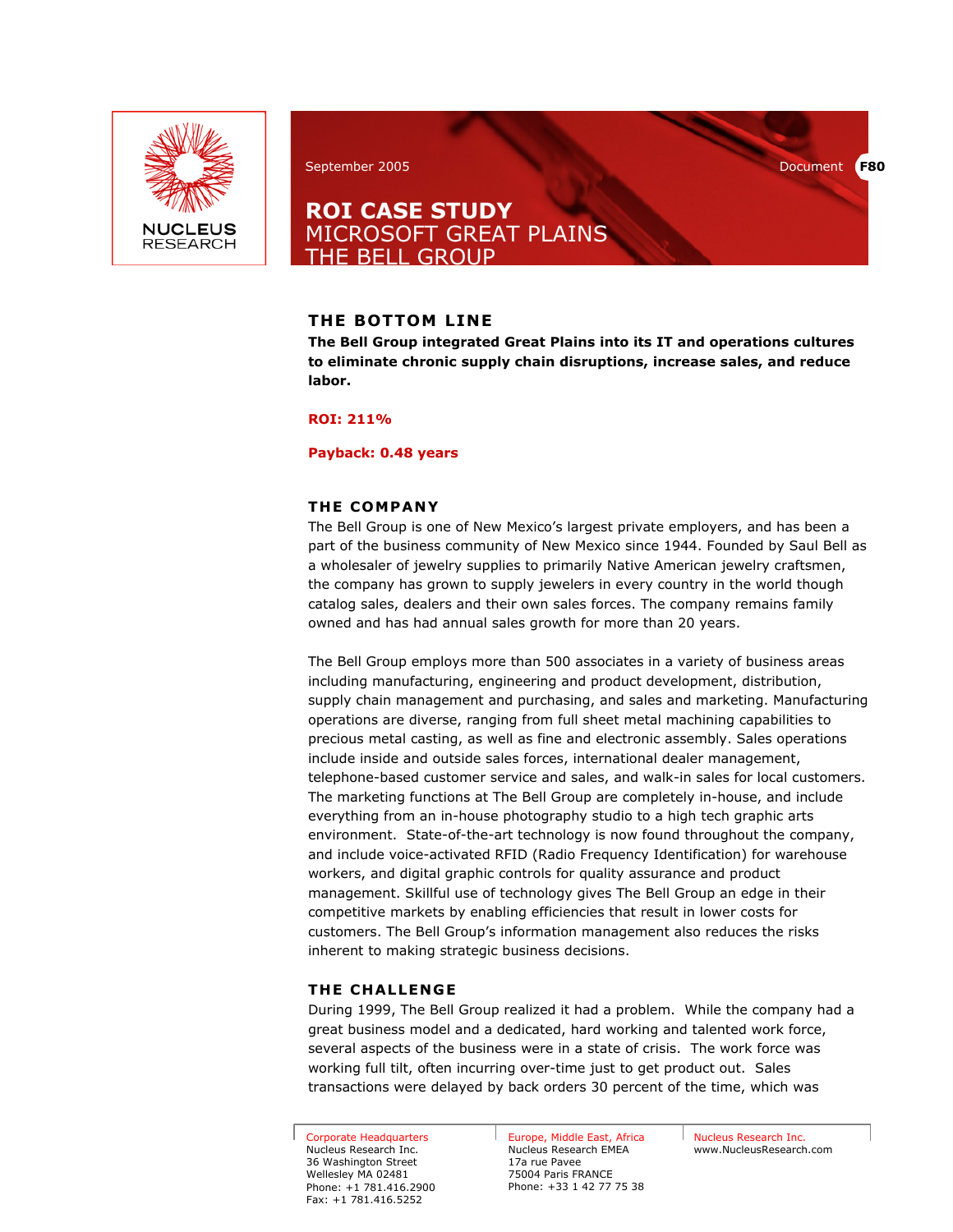significantly higher than the industry standard of 3 percent. Limitations on both visibility and process improvements had caused throughput to decline, and labor to rise. Conversions of inventory and accounts receivable to cash had slowed.

Underlying Bell's problems was an IT system that did not match the company's business processes and was difficult to use. The employees needed a system that could better support their interaction with the customers. The Bell Group was on its second homegrown legacy system, which took three years to develop and was obsolete when it went live. The system was labor intensive, and provided limited benefits from visibility and integration. As a result, departments worked too independently. For example, manufacturing staff received no information from, nor did it exchange information with the sales or inventory staffs. Other departments were similarly isolated and operated on their own. These disconnects disrupted the supply chain, diverted capital to financing inventory, and accounts receivable

#### **THE STRATEGY**

During 1998, the Bell Group began to take steps to correct its supply chain problems by improving the quality of information available to its warehouse and other departments along the supply chain. The Bell Group sought a broad-based companywide solution that would provide better reporting to employees involved with finance, sales, fulfillment, warehousing, and marketing. During the selection process, Bell looked at PeopleSoft, Solomon, Microsoft Great Plains, and several hardware specific vendors. Microsoft Great Plains was selected for several reasons: It is readily customized and allows for integration across functionalities such as CRM, warehouse management, and BI (Business Intelligence). Additionally, Microsoft Great Plains had a cultural approach that appealed to Bell Group. Bell wanted to have technical ownership of its solution within five years. Bell sought this in order to both minimize external consulting costs, and maximize its ability to internally develop business driven solutions based on its own culture and strategic needs.

In January 1999, an internal team of 13 IT staff and six business staff began implementing the solution with Great Plains' Premier Support Group:

- The IT team upgraded the legacy dumb terminal environment to a new PC environment.
- The team went through every functional area in the company, and examined the essential steps along the value chain. These critical processes, along with many smaller ones, were analyzed to determine how they could be optimized by the transition to Microsoft Great Plains. Specifically, it was determined whether the related functionality in Microsoft Great Plains should be customized, or the human process within the company should be changed. In many instances, the business process was changed, and this analytical process helped to minimize the amount of customization during the implementation.
- Late in the deployment, the warehouse management and forecasting systems within Microsoft Great Plains had to be replaced because the OEM agreement between Microsoft Great Plains and a third party vendor terminated. Selection and integration of a suitable replacement, Radio Beacon took five months. Additionally, Blue Moon Industries, a Microsoft Certified Gold Partner replaced Microsoft Premier Support at this time.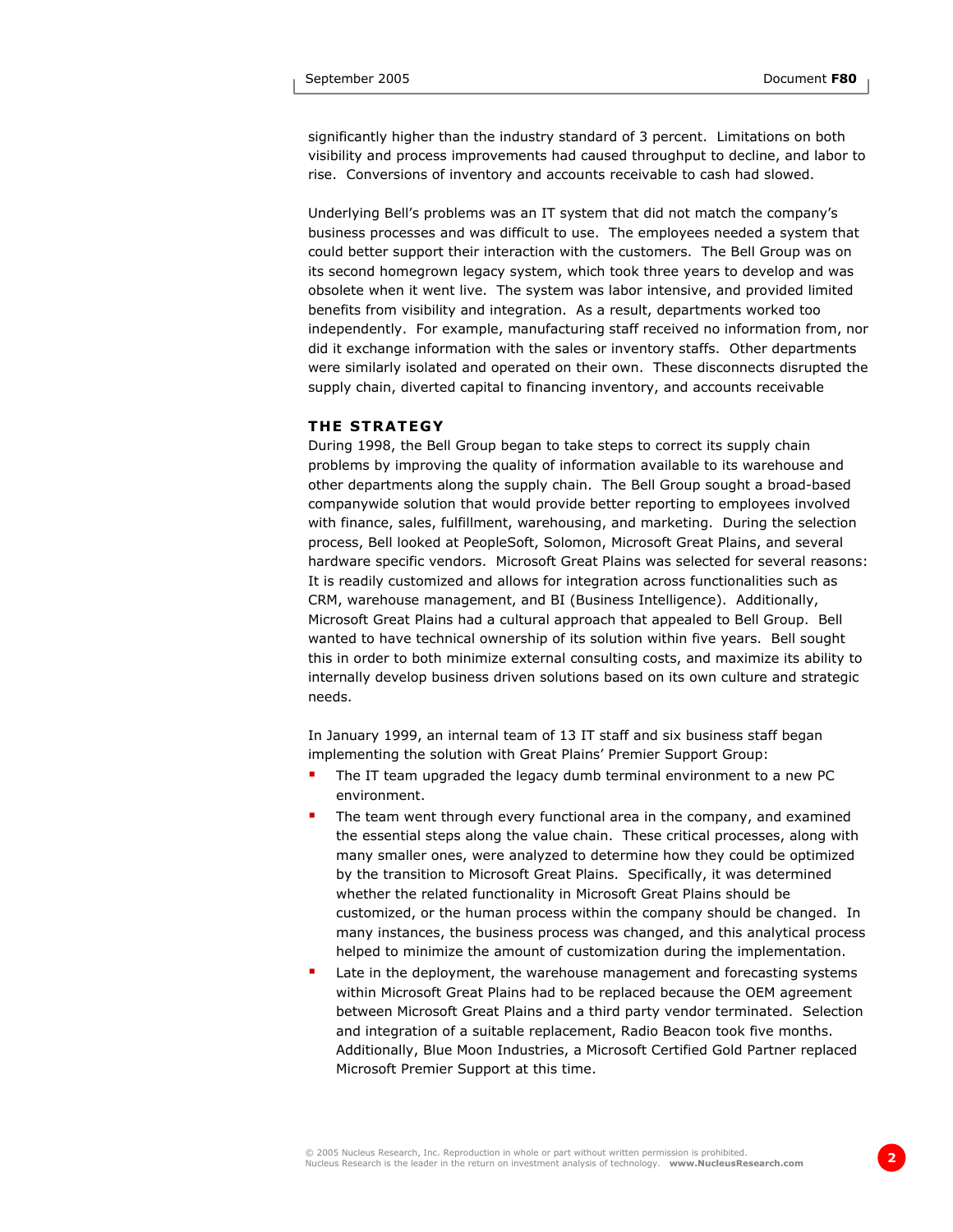- The Bell Group's CEO, Andrea Hill, had a hands-on role. Her objective here was to do more than deploy a solution. She wanted to give the company a central nervous system that would optimize the activities of its various parts. She also wanted to shift the focus of her IT staff away from systems development, and towards both support of an off-the-shelf system, and the development of solutions in it based on the business needs within Bell.
- Prior to going live, Bell Group completed three two-day pilots. These pilots were extremely comprehensive. All departments were involved. A large number of transactions were simulated. Virtually all business processes, including human and technological, were practiced. In total, 400 Bell employees participated.

The system went live in July 2002, late by 5 months largely as a result of the time required for the replacement of the warehouse management and forecasting systems.

## **KEY BENEFIT AREAS**

As a result of their Microsoft Great Plains deployment, The Bell Group has increased its profitability by increasing sales while increasing costs by a far lower percentage. This was because of increased productivity in all areas, particularly warehouse and supply chain operations. Key benefits from the solution include:

- Cost avoidance. While The Bell Group's revenues increased 12 percent in 2004, overall labor increased by less than 0.5 percent. The Bell Group's workforce is currently the lowest it has been since 2001. The company has had no layoffs, but has reduced its workforce through attrition. The Bell Group estimates that in the absence of the Microsoft Great Plains deployment, 280 people would have been hired to support the current level of sales.
- Increased throughput. While the amount of sales and the number of orders have both increased, reporting visibility from Microsoft Great Plains has allowed the company to increase the amount of inventory moving through the company without increasing staff in the warehouse.
- Improved direct marketing performance. During the deployment, Bell Group integrated into Microsoft Great Plains a third party CRM product. As a result, Bell is able to fine-tune its mailing lists and significantly improve the response rates from direct marketing. Bell now generates more revenue from the same amount of direct marketing expenditures.
- Increased call-center efficiency. With better customer targeting, the number of inbound calls that do not result in a sale has reduced by 35 percent. As a result, revenue per call and per call-center employee have both increased.
- Improved customer satisfaction. Reduced back orders, more rapid deliveries, and increase order accuracy have all caused improved customer satisfaction metrics to increase by 3 percent. This has increased the level of repeat sales.



#### **TOTAL: \$34,344,000**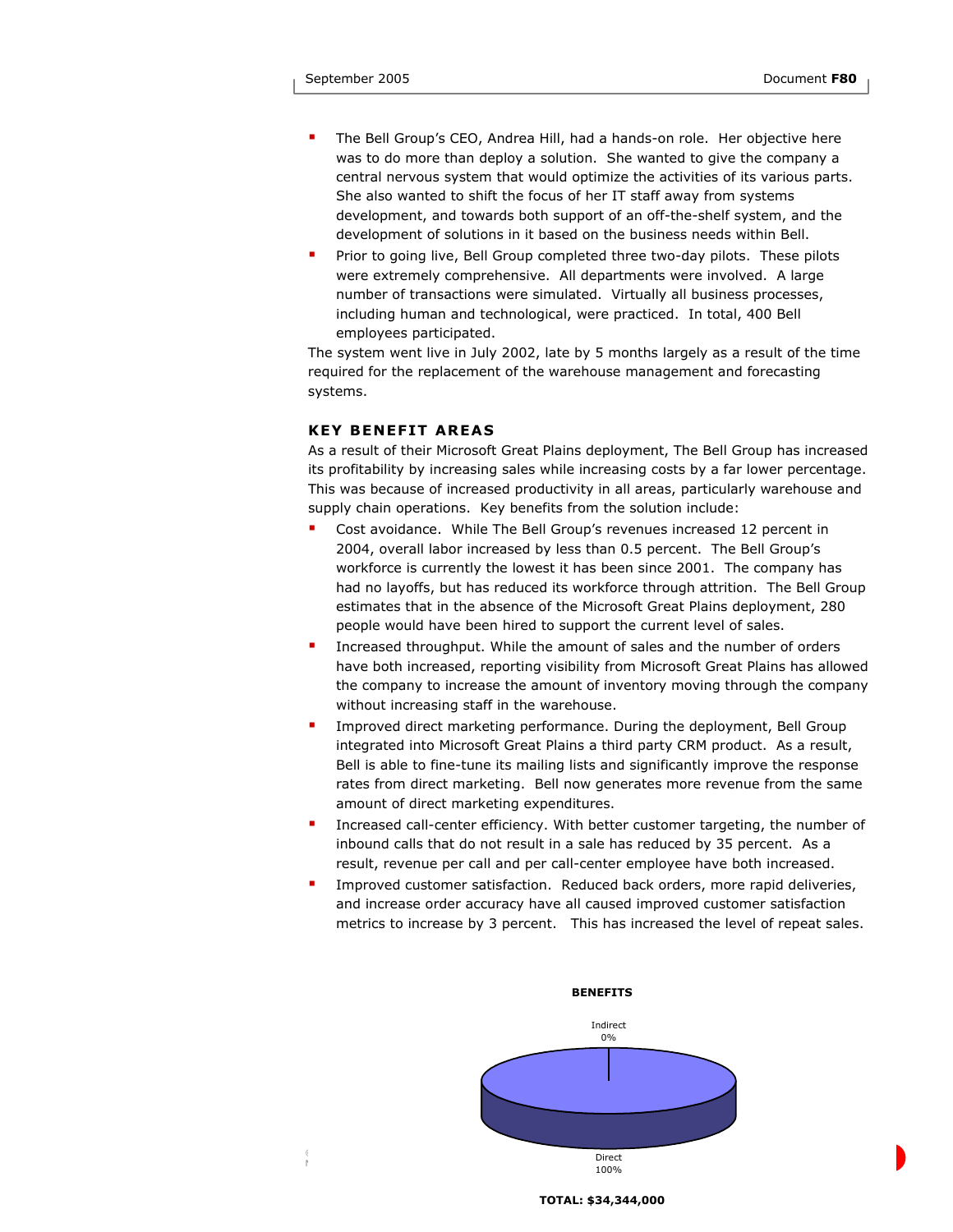## **KEY COST AREAS**

Bell's largest deployment cost category was personnel, at 47 percent. This is a result of the shift in the company's IT strategy during the deployment. Rather than developing homegrown systems, this staff now works with various teams in the organization to create Microsoft Great Plains based solutions that optimize efficiencies within the various departments. As a result of the replacement of VAX dummy terminals with a PC based system, hardware was the next largest cost category at 23 percent. Software, consulting, and training comprised 17 percent, 8 percent, and 5 percent, respectively.



**TOTAL: \$6,445,903** 

#### **LESSONS LEARNED**

Bell faced challenges as a result of the need to replace the warehouse management system. Selection of a suitable replacement, which was in beta at the time, lengthened the deployment by 5 months, and was a significant cause of the deployment going over budget by 18 percent.

#### **CALCULATING THE ROI**

Nucleus calculated the costs of personnel, hardware, software, consulting, and training costs to quantify Bell Group's total investment in Microsoft Great Plains. Benefits consisted entirely of staff avoidance. This was quantified by estimating the number and costs of hires that would have been necessary to support the current level of sales in the assumed absence of Microsoft Great Plains.